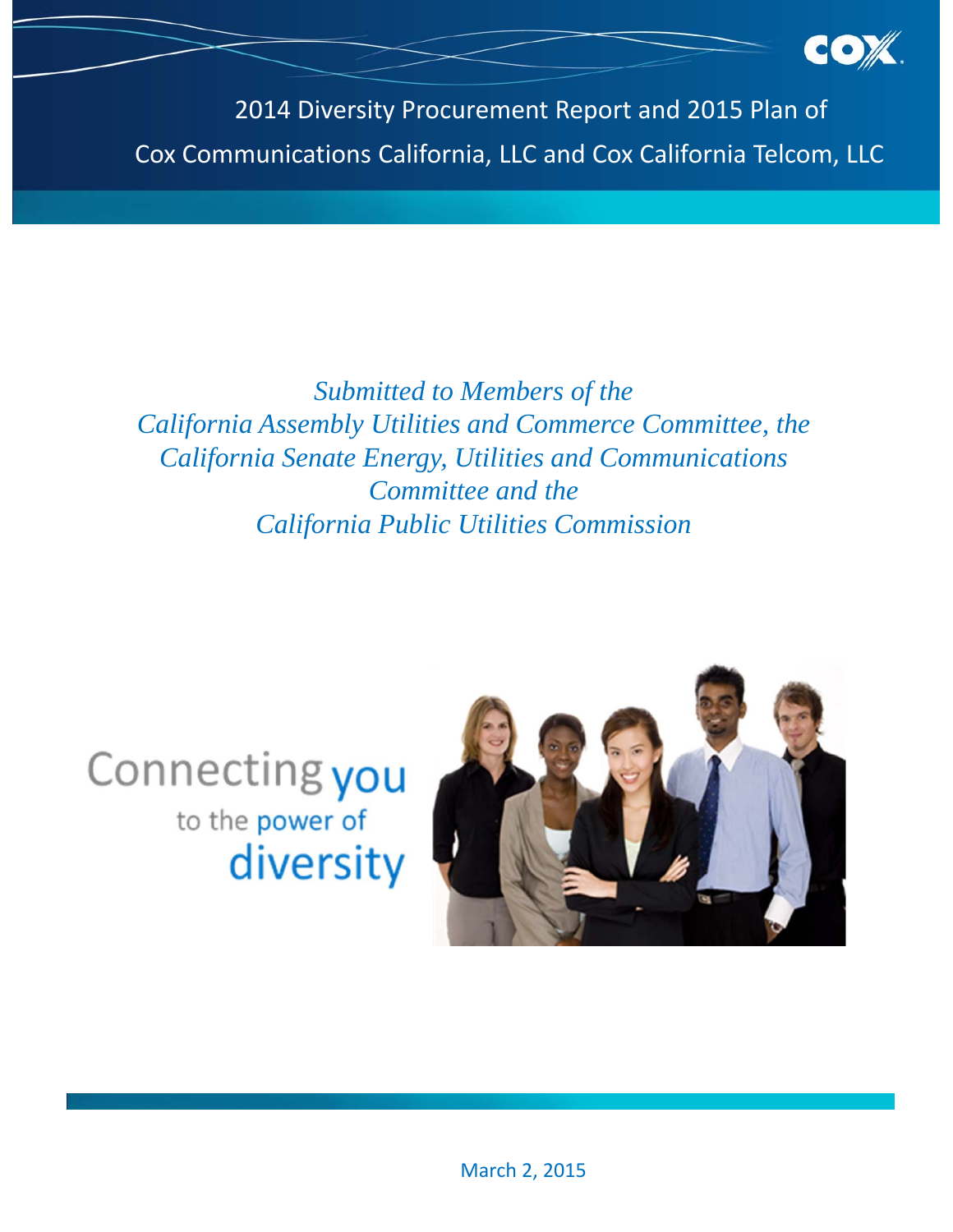

Cox Communications, Inc. ("Cox") provides cable, high‐speed Internet, wireline telephone and home security and automation services in California and 18 other states. In California, services are provided by its subsidiaries Cox Communications California, LLC, a cable corporation that provides video and high-speed Internet services, Cox California Telcom, LLC, a California Public Utilities Commissionregulated telephone corporation providing voice and transport services, and Cox Advanced Services California, LLC, a home alarm and automation provider. The Cox companies provide service to residential and business customers located in portions of Santa Barbara, Los Angeles, Orange, San Diego and Ventura counties.

In 2011, Governor Brown signed into law Assembly Bill 1386, amending California Public Utilities Code section 8283, which addresses women, minority and disabled veteran owned business enterprise procurement. Section 8283(f)(2) encourages video providers, including cable corporations, to adopt procurement practices aimed at increasing women, minority and disabled veteran business enterprise procurement, and to voluntarily file reports of such activity with the Legislature on an annual basis.

This report provides information about Cox's national and California procurement activities. Reported procurement represents Cox's spend nationwide.

 $1$ Cox California Telcom, LLC is a public utility and subject to California Public Utilities Commission General Order 156, *Rules Governing the Development of Programs to Increase Participation of Women, Minority, and Disabled Veteran* Business Enterprises in Procurement of Contracts from Utilities as Required by Public Utilities Code Sections 8281-*8286* ("GO 156"). Cox California Telcom, LLC does not have any GO 156 reportable procurement activities.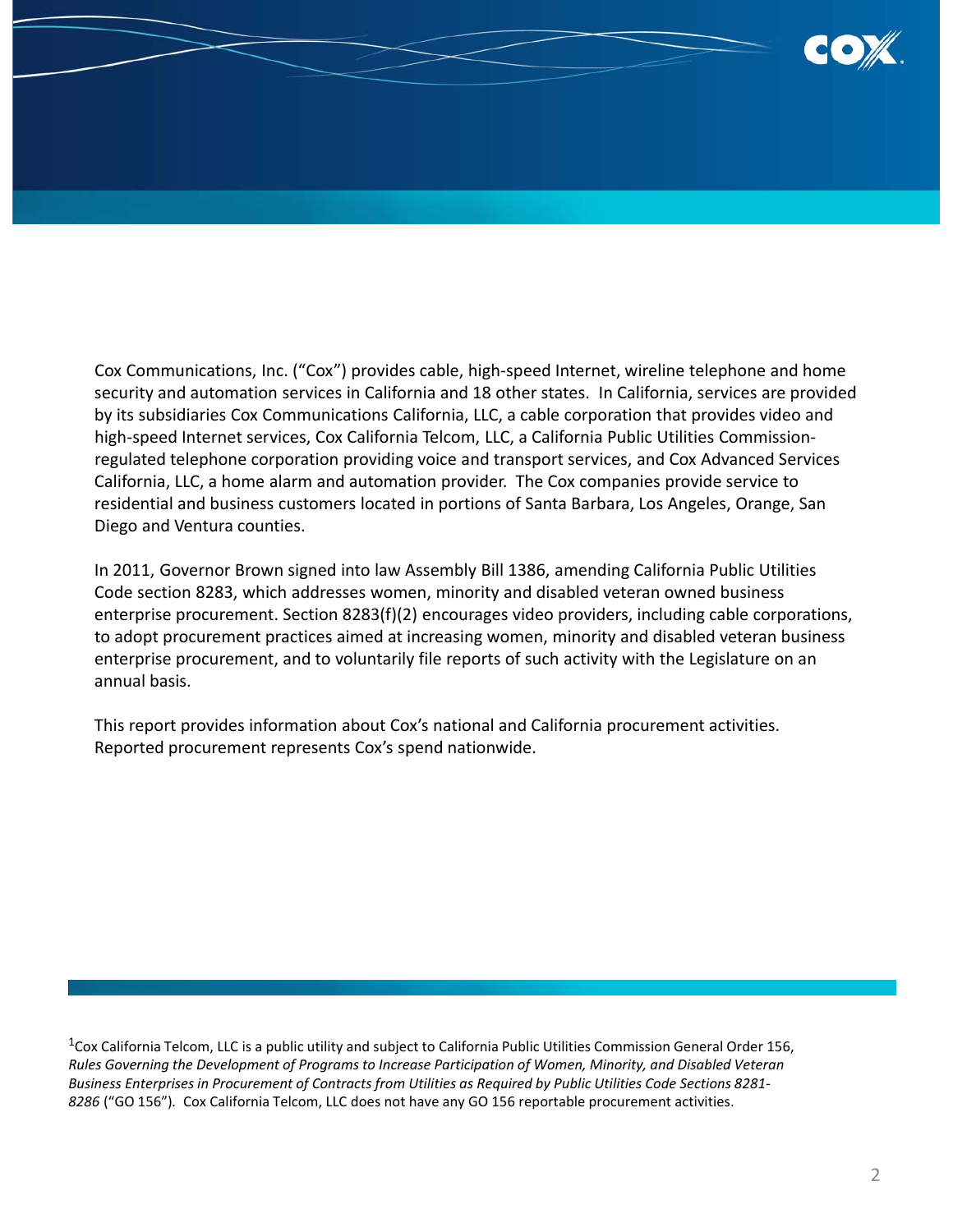

Last year, Cox spent three hundred and fifty-eight million dollars (\$358M) with diverse vendors. This number represents a \$153M increase in diverse spend over 2013. We are excited about this growth in our diverse spend and looking forward to increasing it in the future.

Early last year, we discovered a reporting error that led us to believe that our Supplier Diversity program was more successful than it actually was. At Cox, we are committed to diversity across our entire business, so this was an opportunity for us to reevaluate our process and change the way we track and monitor our vendor's certification status. As a result, we worked to educate potential diverse suppliers on existing certification processes and focused on building relationships with associations that help us identify qualified, diverse suppliers.

Our partners in supplier diversity include the National Gay and Lesbian Chamber of Commerce (NGLCC), the National Minority Supplier Diversity Council (NSMDC) and the Women's Business Enterprise National Council (WBENC).

As we look toward the future, we will focus on finding more opportunities for LGBT, veteran and people with disabilities owned businesses. Partners like the US Business Leadership Network (USBLN), a national nonprofit that aims to increase business performance by leveraging disability inclusion in the workplace, supply chain and marketplace, will help guide us in this work.

In working with our diverse vendors this year, we recognized that the competing priorities that come with running a business may make it difficult to renew their certification in a timely manner. To help maintain a certified vendor roster, we are adopting proactive efforts to assist existing vendors with the certification process. In February, we launched a Certificate Management System that will identify existing diverse vendors whose certification will soon expire. We will be reaching out to vendors with upcoming expirations and offer support as needed to complete the renewal.

Cox's national certified diverse spend for 2014 is 15.7% of our overall discretionary spend. We look forward to growing our diverse support in the future through meaningful partnerships and investments that help us increase opportunities for diverse suppliers.

Thank you,

*George Richter* Sr. Vice President, Supply Chain Management Cox Communications

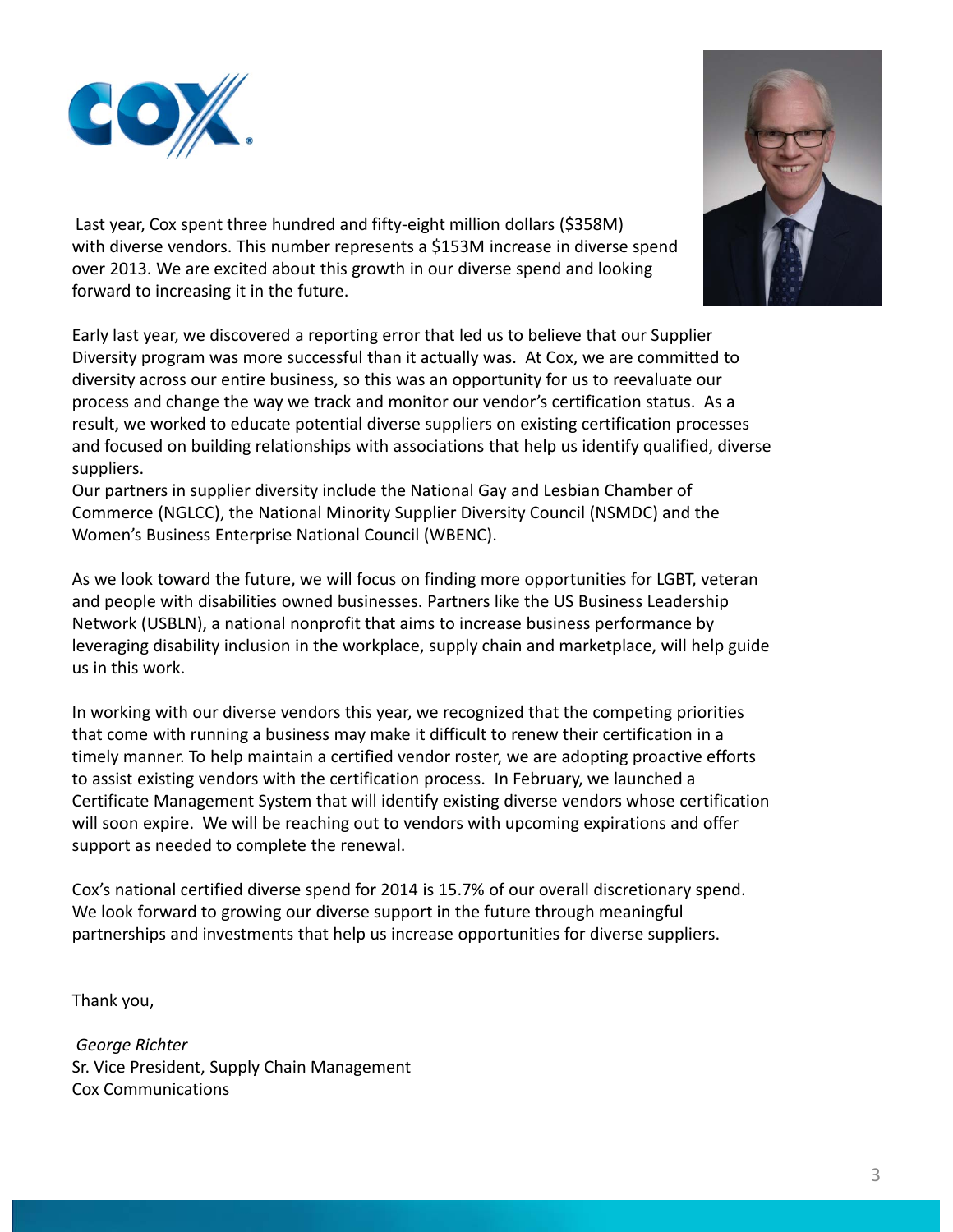

| <b>Supplier Diversity Activities in 2014</b>                  | 5              |
|---------------------------------------------------------------|----------------|
| <b>Internal Program Activities</b>                            |                |
| -Cox Diversity Councils                                       | 5              |
| -Supply Chain Management                                      | 5              |
| -Supplier Certification                                       | 6              |
| -Enhanced Reporting and Analytics                             | 6              |
| -Requests for Proposal                                        | 6              |
| -Tier II Program                                              | 6              |
| -Employee Communication                                       | $\tau$         |
| -Employee Education and Awareness                             | $\overline{7}$ |
| <b>External Program Activities</b>                            |                |
| -California Cable Supplier Diversity Matchmaking Fair         | 8              |
| -Building Our Vendor Pipeline                                 | 8              |
| -Supplier Certification Renewal                               | $8\,$          |
| -Diversity Organizations and Business Councils                | 9              |
| -Additional Outreach Activities                               | 9              |
| -Industry Diversity Partnerships                              | 10             |
| -Board Membership and Committee Participation                 | 10             |
| -National Diversity Partnerships                              | 10             |
| -Awards and Recognition                                       | 11             |
| -Supplier Diversity Website                                   | 12             |
| <b>Cox Supplier Diversity Progress in 2014</b>                | 13             |
| <b>Cox Supplier Diversity 2015 Goals</b>                      | 13             |
| <b>Encouraging Entry Where There Has Been Low Utilization</b> | 14             |
| -Legal Services                                               | 14             |
| -Telecommunications and Network Equipment                     | 14             |
| -Conservation                                                 | 15             |
| <b>Supplier Diversity Activities Planned for 2015</b>         | 16             |

*Page*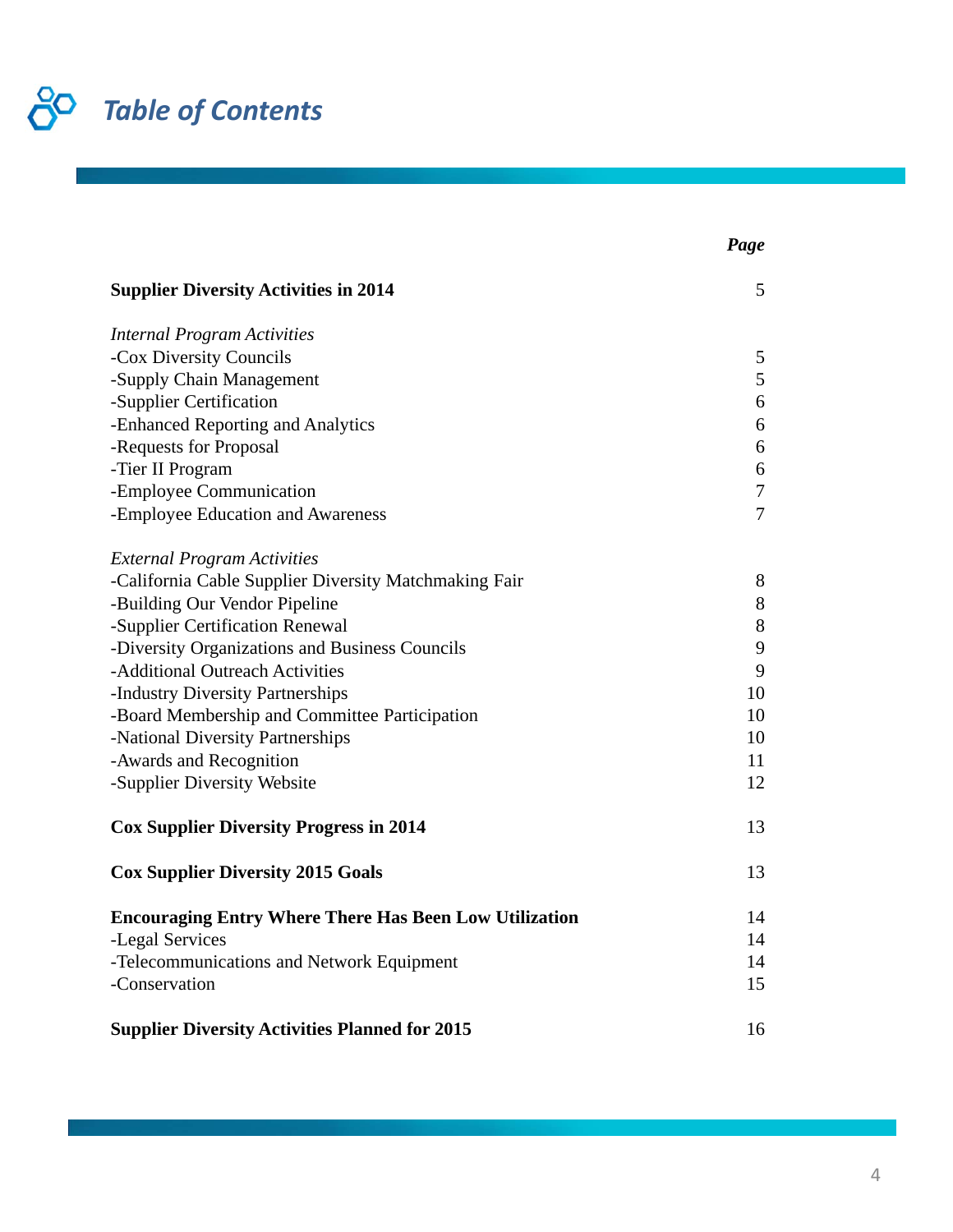# *INTERNAL PROGRAM ACTIVITIES*

#### Cox Diversity Councils

Cox's California Diversity Council supports Cox's diversity objectives throughout the state. Modeled after the Executive Diversity Council at our Atlanta corporate headquarters, the California and other Cox local Diversity Councils are based in our service territories across the nation and charged with expanding our diversity efforts in terms of employment, products and services, community and purchasing.

The Diversity Councils are comprised of a cross‐functional group of volunteer employees , and take a proactive approach to focus and increase Cox's reach by identifying and aligning with the make‐up of the communities we serve.

Our California Diversity Council has a Supplier Diversity subcommittee under the joint sponsorship and guidance of our Vice President of Cox Business and Executive Director of Revenue Assurance.



Our California Senior Director of State Regulatory Affairs also provides support to the group as its Resource Leader. Cox's local Supplier Diversity subcommittees work with Cox's corporate Supply Chain Management department to help increase Cox's use of diverse suppliers by:

- **◆ Identifying diverse supplier** resources;
- **❖** Helping match local needs with available diverse suppliers;
- Participating in internal and external outreach activities;
- **❖** Creating employee awareness of the benefits of using diverse suppliers, thereby helping to maintain Cox's diversity‐ supportive culture.

#### Supply Chain Management

Cox's supplier diversity program is managed by members of our corporate Supply Chain team, who are held accountable to Cox's supplier diversity goals through their individual goals and compensation. This staff directs most of Cox's sourcing efforts nationwide, and provides support to Cox's local operations and purchasing managers by assisting them with identifying, negotiating with, and utilizing suppliers, including diverse suppliers.

*In 2014, the efforts of Cox's California Supplier Diversity subcommittee resulted in a \$910K increase in Cox's spend with diverse suppliers and use of 4 new diverse vendors in California.*

*California Supplier Diversity Subcommittee and Supply Chain Management 2014 Activities*

In 2014, Cox's California Supplier Diversity subcommittee and Supply Chain Management team focused on the following internal activities:

- *Enhanced Data Integrity and Improved Reporting;*
- *Secured Tier II Commitments from Several Prime Vendors;*
- *Launched a National Vendor Certification Renewal Campaign*
- *Ongoing Employee Education Efforts and Support in Identifying Diverse Vendors to Meet Procurement Needs.*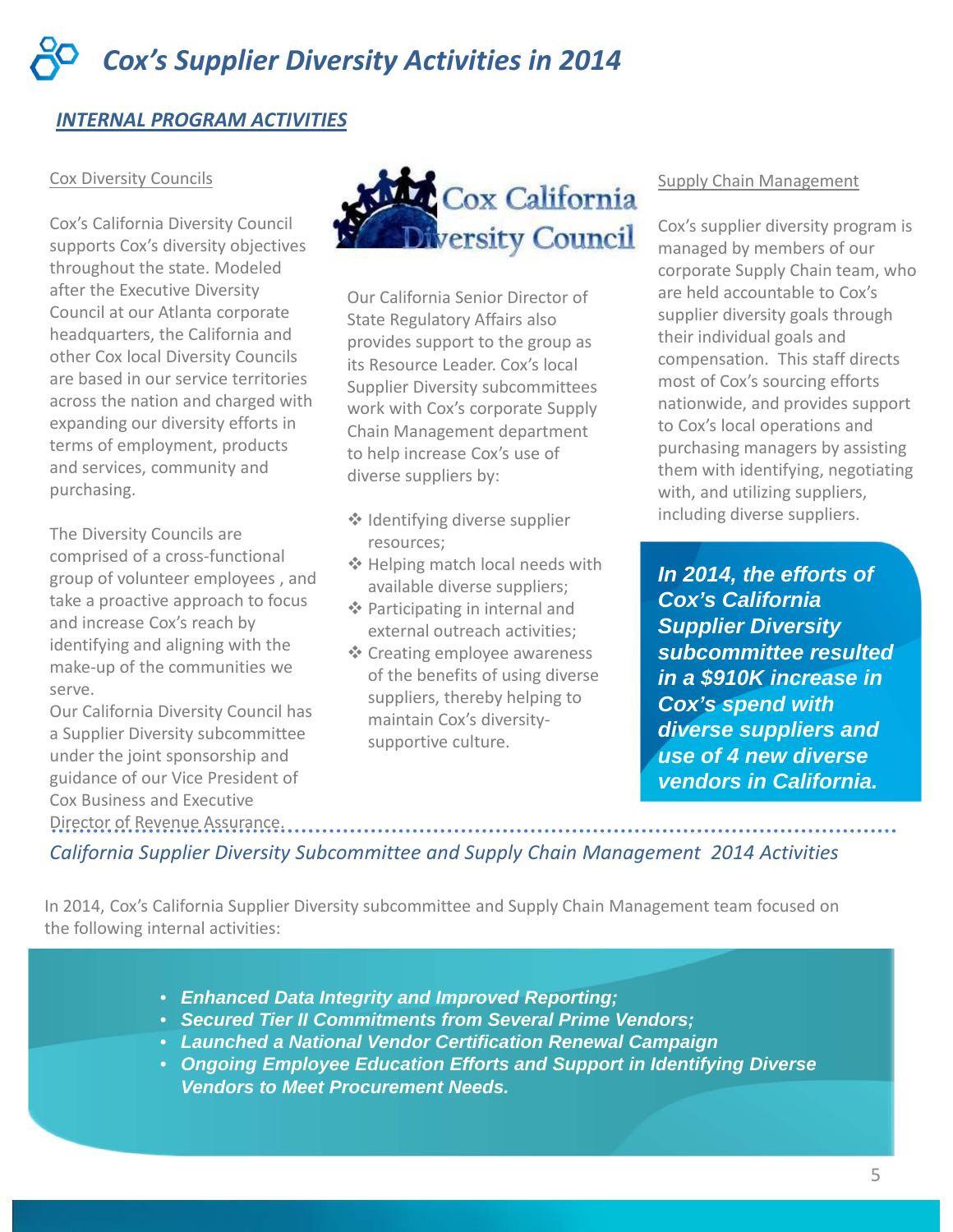# *INTERNAL PROGRAM ACTIVITIES*

#### Supplier Certification

Cox tracks its direct spend with Minority –owned ("MBE"), Women‐owned ("WBE"), Veteran‐ owned , including Disabled‐ Veteran‐ owned("VBE") and Lesbian Gay Bi‐sexual or Transgender –owned ("LGBT") business entities. Our program is designed to only recognize spend with diverse suppliers that have certified their status through organizations such as the National Minority Supplier Development Council ("NMSDC"), Women's Business Enterprise National Council ("WBEC"), and the National Gay & Lesbian Chamber of Commerce ("NGLCC"); and government‐sponsored agencies such as the California Supplier Diversity Clearinghouse and the US Department of Veteran's Affairs.

In 2014, Cox identified and contacted its vendors whose certification had lapsed. Through these efforts, 11% of these vendors renewed their certifications. In order to ensure Cox's records remain up‐to‐date, we are preparing to launch a vendor management system which will identify all vendors whose certifications have or soon will lapse so that Cox Supply Chain representatives can work with such vendors to obtain current diverse certifications.

*Cox secured Tier II commitments from two internationally-known, telecommunications equipment manufacturers, valued at 10-13% of their multi-million dollar contracts.*

#### Enhanced Reporting and Analysis

In 2013 Cox committed half‐a‐ million dollars over a three year period for improving its supplier databases and reporting, in order to obtain better analytics about its spend and procurement needs. With better information, Cox can be more strategic in identifying short and long‐term diversity spend needs, areas with low or no spend with diverse suppliers, and progress towards our annual goal.

Due to the data integrity issues we discovered in early 2014, much of the work that Cox performed last year focused on bringing as much of our data tracking and reporting in‐house to make us as self‐reliant as possible. To this end, we are currently developing systems and databases that will enable us to:

- Better identify certified vendors that are registered in our supplier database;
- **❖ Track and analyze discretionary** and diverse spend; and
- $★$  Track the certification status of all our diverse vendors.

These efforts will result in having more robust and reliable data and overall improvement of our Supplier Diversity program.

#### Requests for Proposal

Cox issues Requests for Proposal ("RFP") for multiple goods and services. We utilize several measures as part of the RFP evaluation process, which help to identify and increase utilization of diverse suppliers. RFPs include information about Cox's policy of using diverse suppliers. Companies responding to RFPs are able to include information about their diversity status, which is validated during our review period. Additional points are awarded during supplier evaluations to diverse suppliers and to primary suppliers with Tier II commitments.

#### Tier II Program

Recognizing that a robust Tier II program is one of the best ways of ensuring that as many companies as possible provide economically disadvantaged and diverse suppliers with scalable business opportunities, Cox has been expanding its Tier II program over the past few years in both the number of vendors that have Tier II commitments and the manner by which Cox manages its Tier II program.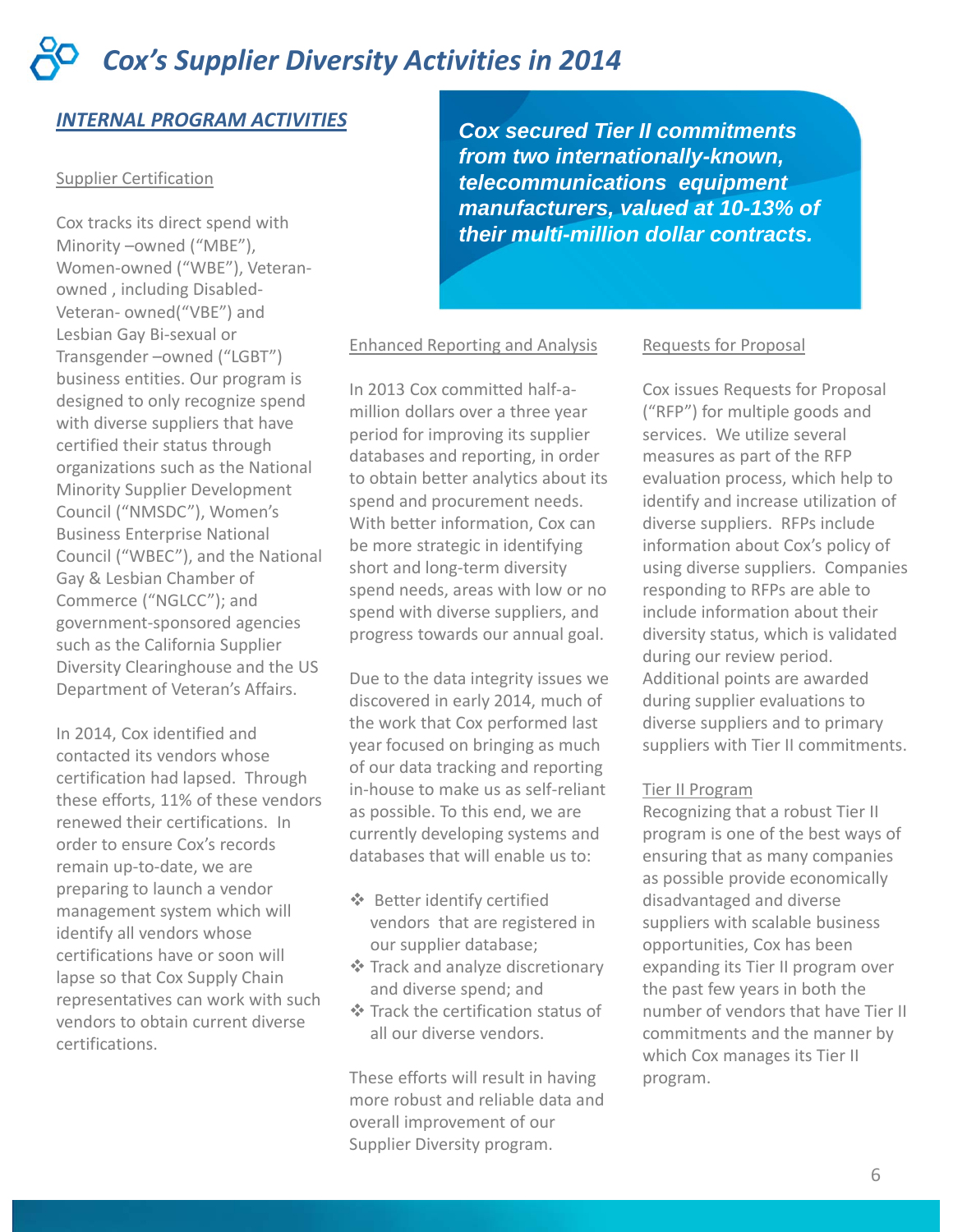# *INTERNAL PROGRAM ACTIVITIES*

#### Tier II Program (cont'd)

Cox's Tier II strategy is multi‐ faceted. It is reflected in our vendor agreements of at least \$500K, which explicitly endorse our policy of the vendor using economically disadvantaged and diverse suppliers for work related to the products or services under contract.

Based on a threshold amount of spend and the type of service provided, vendors contractually commit to meet a specific percentage of Tier II spend. Under Cox's Tier II policy, a vendor may be required to use reasonable efforts to direct as much as 20% of its total spend related to its agreement with us to economically disadvantaged and diverse suppliers.

To help ensure vendors meet their Tier II commitments, Cox requires some vendors submit a plan that details how the vendor will meet or exceed its Tier II commitment. Vendors also are required to report their progress to Cox on a quarterly basis using an online tool that we created. Additionally, during quarterly business meetings, Cox reviews the vendors' progress toward meeting Tier II commitments and

provides coaching and assistance to the vendor when necessary for improvement.

In 2014, Cox received Tier II commitments from 2 large telecommunications equipment manufacturers, to spend at least 10% of their multi-million dollar contracts with diverse vendors.

#### Employee Communication

Cox recognizes the importance of providing ongoing communications to employees about the company's supplier diversity program. This is the best way to keep employees informed of our progress and to ensure they understand company expectations. Cox's Supply Chain Management team holds regularly scheduled calls with local Supplier Diversity sub‐committee members to discuss spend activities and our status in meeting our goals. Report cards also are provided to ensure relevant employees stay informed. These efforts are reinforced by the work of the local Diversity Councils and Supplier Diversity subcommittees. Additionally, senior leaders are provided quarterly updates of progress toward annual goals of the Supplier Diversity program.





### Employee Education and Awareness

In order to build awareness of our supplier diversity program, and maximize the use of diverse suppliers, Cox's local Supplier Diversity subcommittee representatives meet with Cox's business groups to build awareness and identify opportunities. These meetings provide Supplier Diversity subcommittee representatives an opportunity to highlight specific diverse suppliers, provide assistance in identifying diverse suppliers, and reinforce the benefits of having a\_successful program. During these meetings, business groups are able to identify current and upcoming purchasing needs, so that subcommittee representatives can help locate qualified diverse vendors.

In the coming year Cox Supply Chain team and the Supplier Diversity sub‐committees will be revising Cox's internal employee education and awareness program to better provide employees with an understanding of our program and the importance of utilizing diverse vendors.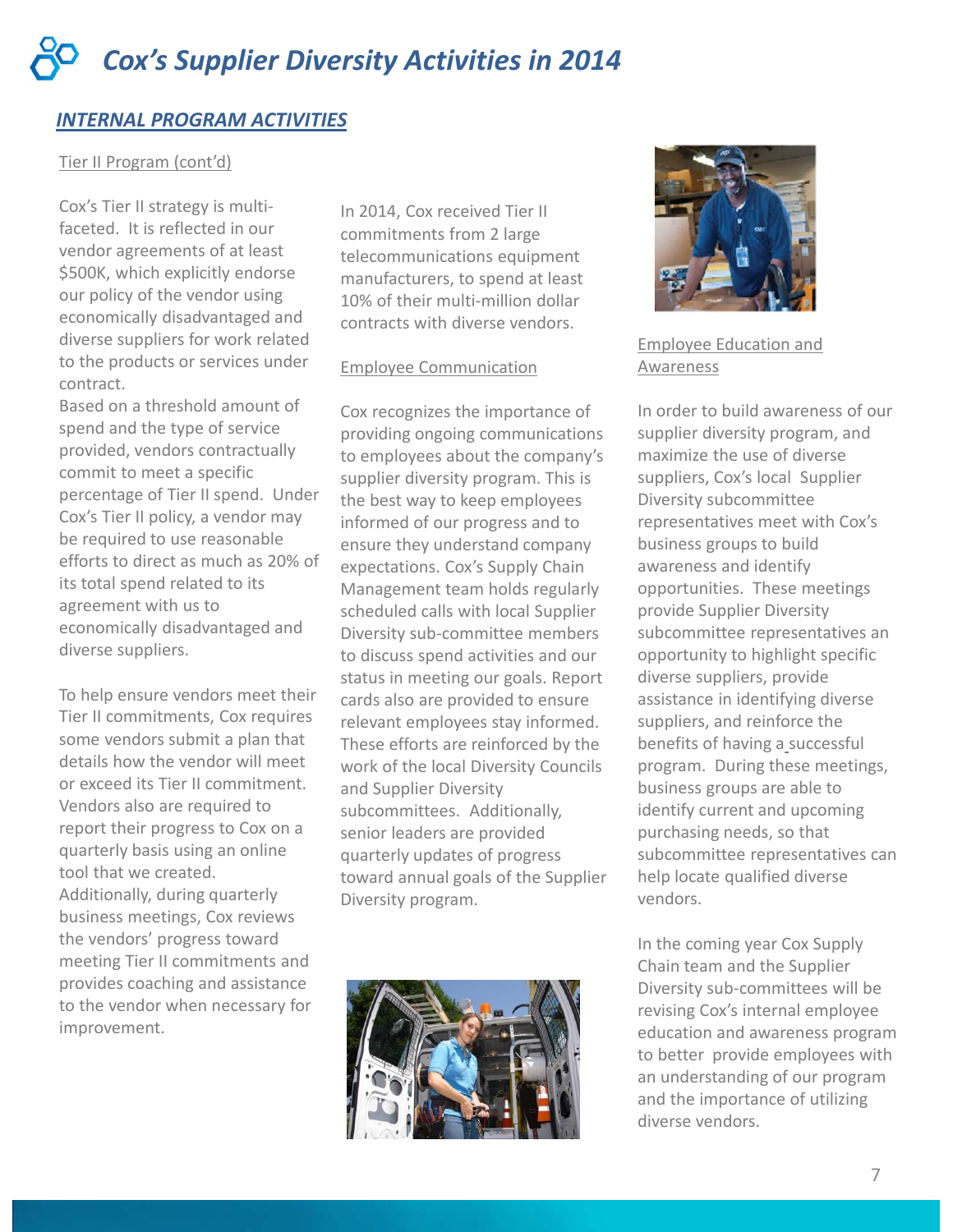# *EXTERNAL PROGRAM ACTIVITIES*

#### California Cable Supplier Diversity Matchmaking Fair

For the fourth year in a row, Cox, jointly with Comcast, Time Warner and Charter, hosted the Annual California Cable‐ Telecommunications Supplier Diversity Matchmaking Fair and Expo, which was held in Carlsbad, in southern California. The event, entitled *Connecting Communities We Serve with Business Opportunities*, provided diverse vendors introductions to procurement managers of the four largest cable‐telecommunications companies in California (and the country).

Representatives from key diversity organizations, including the Walter Kaitz Foundation, WBEC West, Elite SDVOB, Pacific Southwest Minority Supplier Development Council and the Council for Supplier Diversity also were on‐hand to answer questions about certification, support and opportunities.

#### Building Our Vendor Pipeline

Cox focused a good deal of time developing a supplier pipeline through our memberships with the NGLCC, NMSDC and WBENC. Each quarter, a member of Cox's Supply Chain Management staff met with these organizations to identify certified, diverse vendors for upcoming RFPs and other procurement opportunities. Through the website www.vetbiz.gov Cox identified relevant VBE and SDVBEs. These efforts will continue in 2015, and Cox will begin working with US Business Leadership Network ("USBLN"), an organization that certifies people with disabilities‐ owned business entities ("DOBE").





#### Supplier Certification Renewal

Cox embarked on a campaign to identify and contact vendors whose certifications had lapsed, and lend support if needed to renew certification. Through these efforts, 11% of the vendors renewed their certifications and are again participating in Cox's Supplier Diversity program.

*Working with NGLCC, Cox identified and will begin using 3 new LGBTBE staffing firms.*

## *California Supplier Diversity Subcommittee and Supply Chain Management 2014 Activities*

In 2014, Cox's California Supplier Diversity subcommittee and Supply Chain Management team participated in the following events:

- *California Cable-Telecommunications Supplier Diversity Fair & Expo;*
- . *The Council for Supplier Diversity Category Sourcing Exchanges;*
- *The Council for Supplier Diversity Annual Awards;*
- *Elite SDVOB Monthly Chapter Meeting;*
- *NGLCC International Business and Leadership Conference;*
- *NMSDC Chapter Event "How to do Business with Cox Communications";*
- *NMSDC Chapter Program Managers Conference;*
- *NMSDC Chapter Annual Awards;*
- *Women's Business Enterprise Council ("WBEC") West Corporate Connection;*
- *WBENC National Conference.*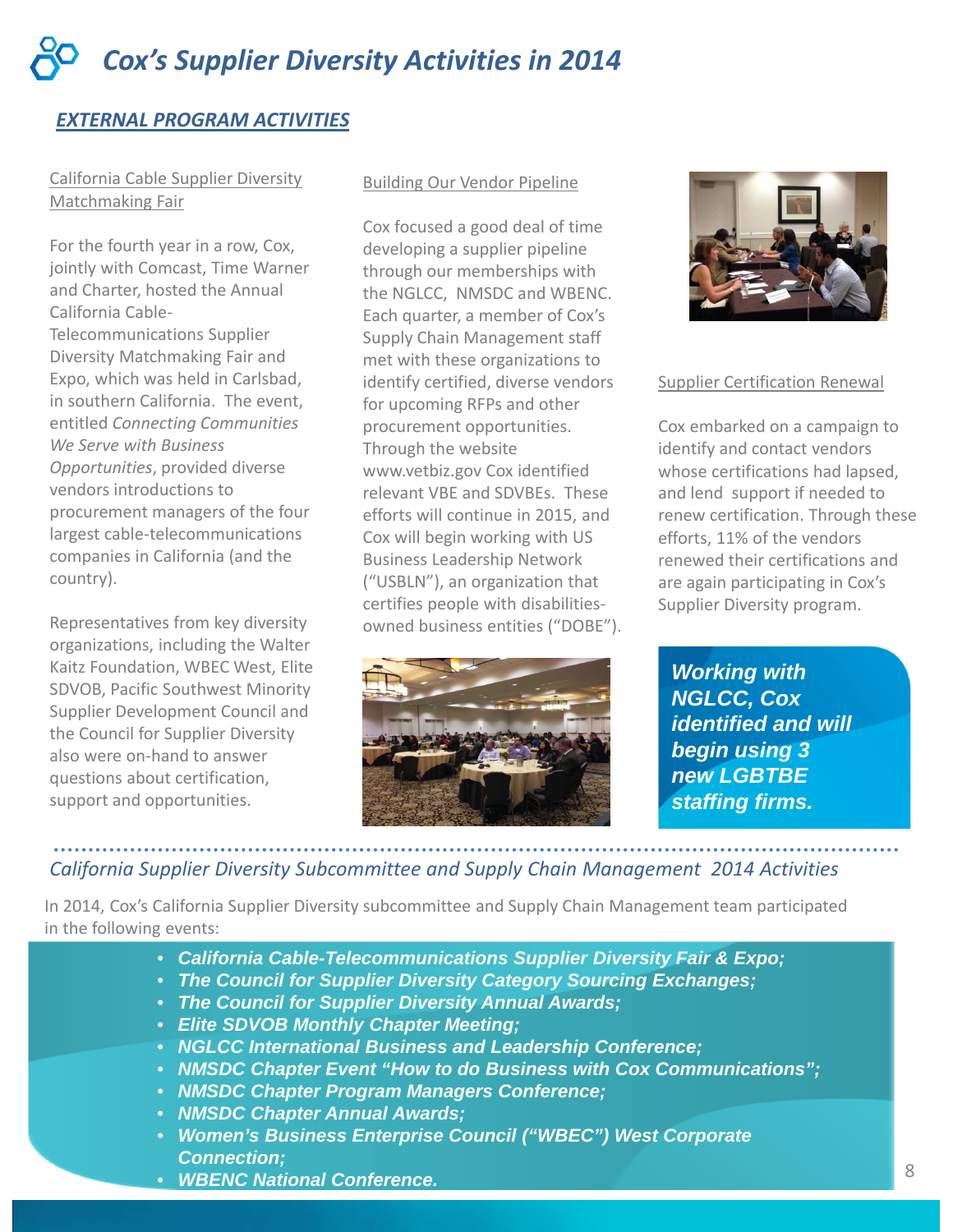# *EXTERNAL PROGRAM ACTIVITIES*

#### Diversity Organizations and Business Councils

exterpotential diverse suppliers and provide advice to potential vendors on conducting business with Cox. Cox actively participates and holds leadership positions in many organizations that support, develop and promote diversity, including diverse suppliers. Through our memberships, we have numerous opportunities to

Although Cox participates in organizations and business councils that focus on promoting diversity throughout our national footprint, the following list is representative of our California and corporate‐level participation:

- National Minority Supplier Development Council (NMSDC")
- National Gay & Lesbian Chamber of Commerce ("NGLCC")
- National Hispanic Chamber of Commerce
- Women's Business Enterprise Council ("WBENC")
- Greater Women's Business Council ("GWEC")
- Women's Business Enterprise Council ("WBEC") West
- Council for Supplier Diversity
- Chicano Federation of San Diego
- MANA de San Diego
- Empowered Girl Alliance/Women Worldwide West Coast
- Women's Resource Center
- San Diego Asian Film Foundation
- Santa Barbara Hispanic Chamber of Commerce
- Santa Barbara Women's Festival
- Filipino American Chamber of Commerce of Orange County
- Orange County Hispanic Chamber of Commerce
- 

## Additional Outreach Activities

Cox participates in many events that provide opportunities for us to meet diverse suppliers. Additionally, we sponsor events that bring recognition to organizations and suppliers making great strides in supplier diversity programs. In 2014, we participated in or hosted the following events:

- *NGLCC International Business and Leadership Conference;*
- *NMSDC Chapter Event "How to do Business with Cox Communications";*
- *NMSDC Chapter Program Managers Conference;*
- *NMSDC Chapter Annual Awards;*
- *WBENC National Conference;*
- *California Cable‐Telecommunications Supplier Diversity Fair & Expo;*
- *The Council for Supplier Diversity Category Sourcing Exchanges;*
- *The Council for Supplier Diversity Annual Awards;*
- *Elite SDVOB Monthly Chapter Meeting;*
- *Women's Business Enterprise Council ("WBEC") West Corporate Connection.*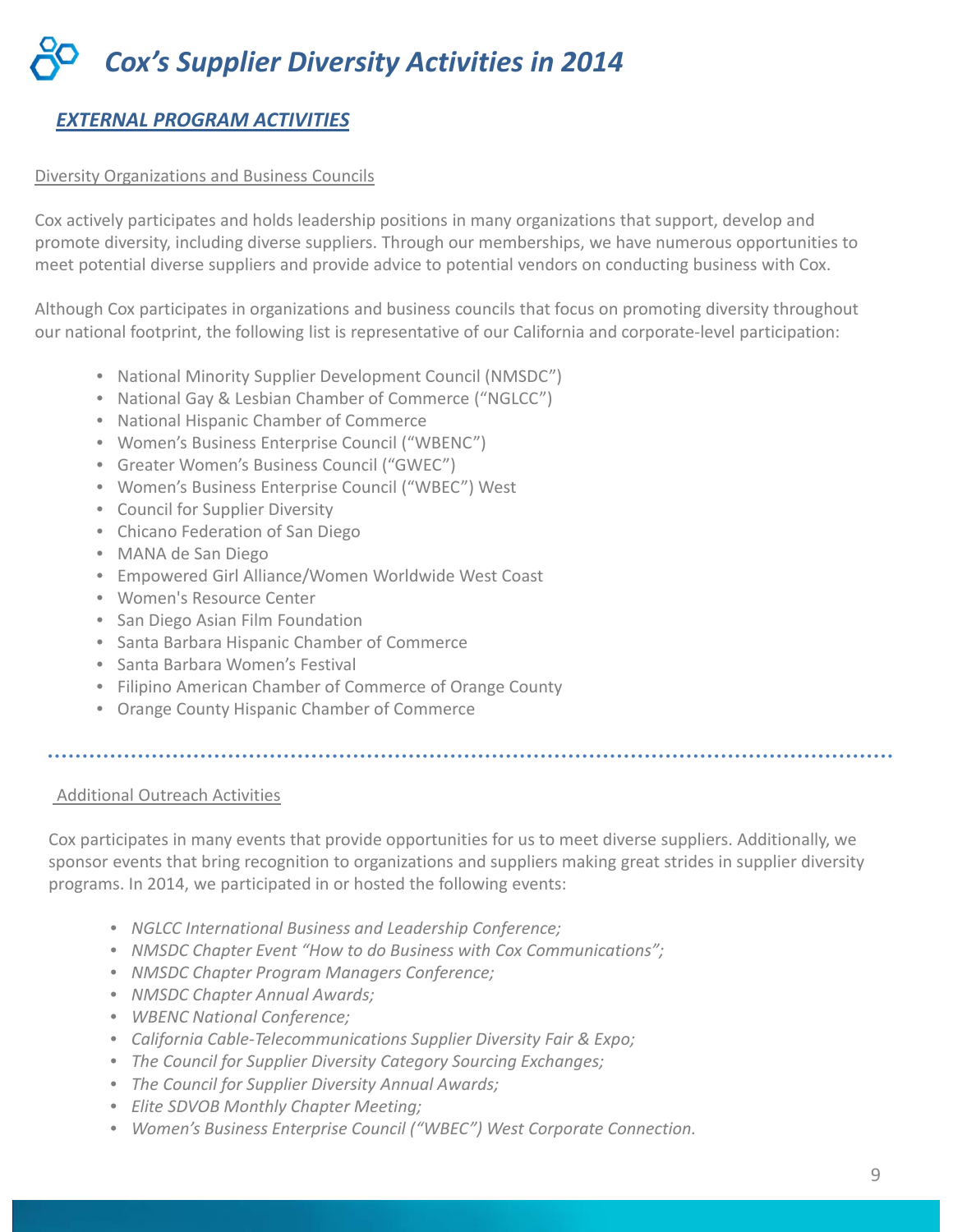# *EXTERNAL PROGRAM ACTIVITIES*

#### Industry Diversity Partnerships

Cox is also a proud sponsor of cable and telecommunications industry organizations, which benefit minorities and advocate diversity and development, and in which our employees invest countless volunteer hours:

- **‐ ARCOT RAMATHORN** • National Association for Multi‐Ethnicity in Communications (NAMIC)
- Women in Cable Telecommunications (WICT)
- The Walter Kaitz Foundation
- Emma L. Bowen Foundation for Minority Interests in Media

#### Board Membership and Committee Participation in Diversity Organizations

Cox senior leaders and executives hold board and committee positions in many of the organizations that we support. A sample of Cox's board and committee participation includes the following:

- Board member, regional NMSDC
- Board member, San Diego LGBT Community Center
- Board member, Mexican American Business & Professional Association
- Board member, NAMIC, Southern California Chapter and National
- Board member, WICT, Southern California Chapter
- Board member, San Diego Asian Business Association
- Board member, Chinese Consolidated Benevolent Association
- Board member, National Association of Asian American Professionals
- Board member, Mexican American Business Professionals Association

#### National Diversity Partnerships

Cox has forged partnerships with major national diversity organizations. In addition to providing cash and in‐ kind support to these organizations, we engage in many local partnership opportunities with these organizations in support of our business and social responsibility goals:

- **National Urban League**: the nation's largest community‐based movement devoted to empowering African Americans to enter the economic and social mainstream;
- **Human Rights Campaign**: the nation's largest civil rights organization working to achieve lesbian, gay, bi-sexual and transgender equality;
- **League of United Latin American Citizens (LULAC)**: the nation's largest and oldest civil rights volunteer‐based organization that empowers Hispanic Americans and builds strong Latino communities. With 900 councils around the United States and Puerto Rico, LULAC's programs, services and advocacy address the most important issues for Latinos, meeting critical needs of today and the future.
- **100 Black Men of America**: committed to the intellectual development of youth and the economic empowerment of the African American community based on the following precepts: respect for family, spirituality, justice, and integrity.
- **US Business Leadership Network (USBLN)**: the national organization that helps businesses drive performance by leveraging disability inclusion in the workplace, supply chain and marketplace 10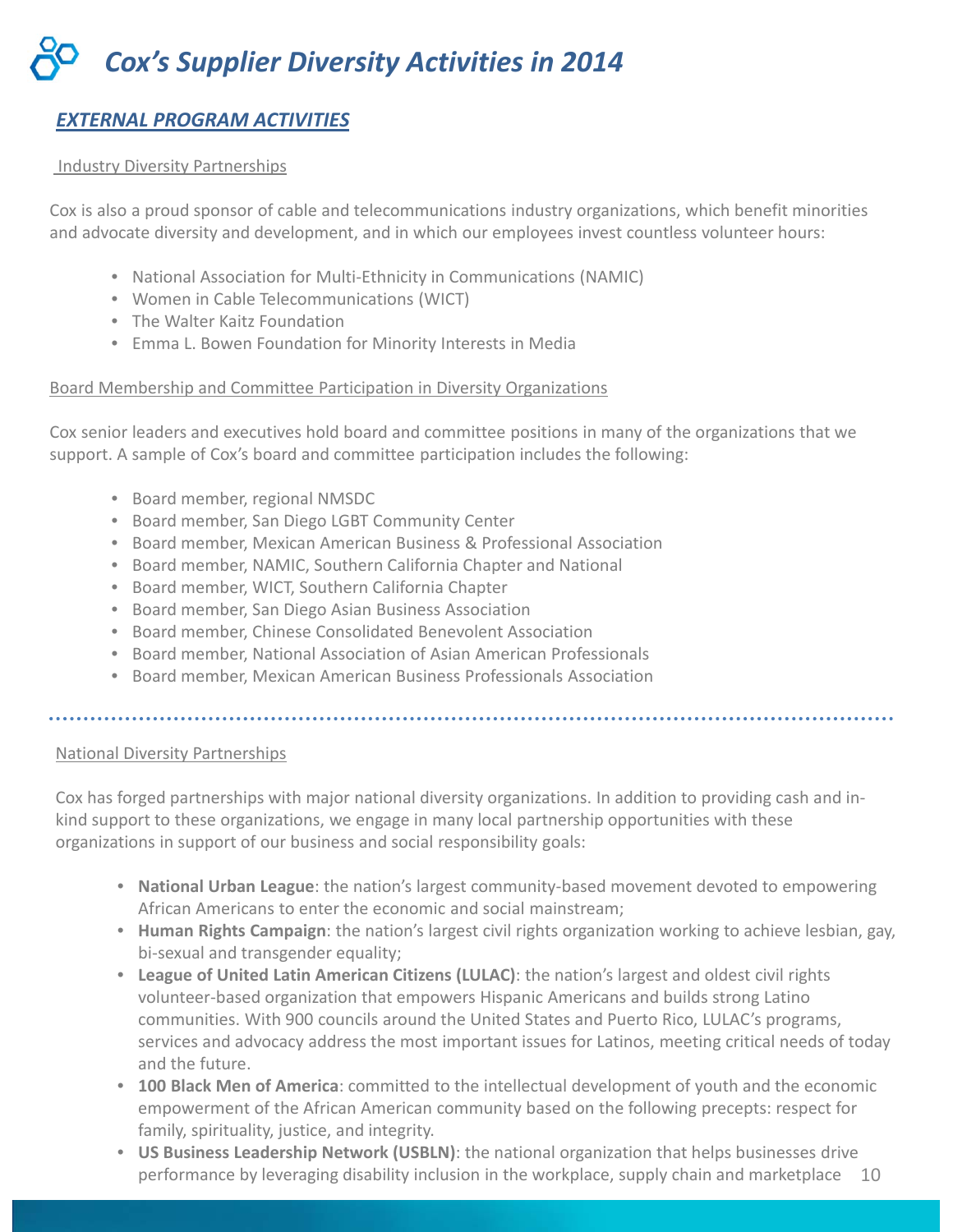# *EXTERNAL PROGRAM ACTIVITIES*

#### Awards and Recognition

Cox has been fortunate to receive numerous awards and recognition for our commitment to diversity. These include:

## *Supplier Diversity Organizations*

- Georgia Chapter, NMSDC, Buyer of the Year, 2013, 2014
- San Diego Supplier Development Council, Advocate of the Year, 2012
- San Diego Supplier Development Council, Achievement Award, 2012

#### *DiversityInc*

- DiversityInc Top 50 Companies for Diversity® – eight consecutive years with distinction among the Top 25 companies, 2006‐2014
- Cox ranked in the top 10 of DiversityInc's list of Top 10 Companies for African‐ American from 2006‐2008 and 2011‐2013
- Cox ranked in top 10 of DiversityInc's list of Top 10 Companies for Supplier Diversity from 2010‐2011
- In 2009, Cox received a special award from DivesityInc as a Top Company for Talent Pipeline; Cox was one of only seven companies honored for our consistent leadership in diversity initiatives
- Cox received DiversityInc's 2013 Top Company for Community Philanthropy award



## *The Walter Kaitz Foundation*

• Cox was recognized with the 2012 Diversity Champion Award by The Walter Kaitz Foundation, an organization which advocates for diversity in the cable telecommunications industry

#### *HRC*

• Cox Received the Human Rights Campaign Foundation Top Rating (100%) for Corporate Equality Index from 2009‐2011

## *NAMIC*

• Cox was designated as a 2013 Top Company for People of Color, based on the findings of the NAMIC/WICT Cable Telecommunications Workforce Diversity Survey

## *Black EOE Journal*

• Cox named on the "Best of the Best" list in the summer 2013 issue for strides made in diversity efforts

#### *Professional Women's Magazine*

• Recognized in the fall 2013 "Best of the Best" Issue as a Top Diversity Employer





#### *CableFax*

- Five Cox Executives were named "Most Influential Minorities" in 2013
- The cover of CableFax Magazine's "Most Powerful Women in Cable 2013" issue featured five of Cox's leaders

## *WICT*

• Cox has been recognized as Best Operator for Women in Cable from 2003‐2014, by Women in Cable Telecommunications

## *San Diego Committee on Employment of People With Disabilities*

• Recognition for unending commitment to serve and assist people with disabilities in the State of California, 2013

# *The Minority Corporate Counsel Association (MCCA)*

• Employer of Choice, for diversity initiatives and inclusive policies of Cox's corporate legal department, 2005

#### *Hispanic Network Magazine*

• *Best of the Best Top Diversity Employers, 2014*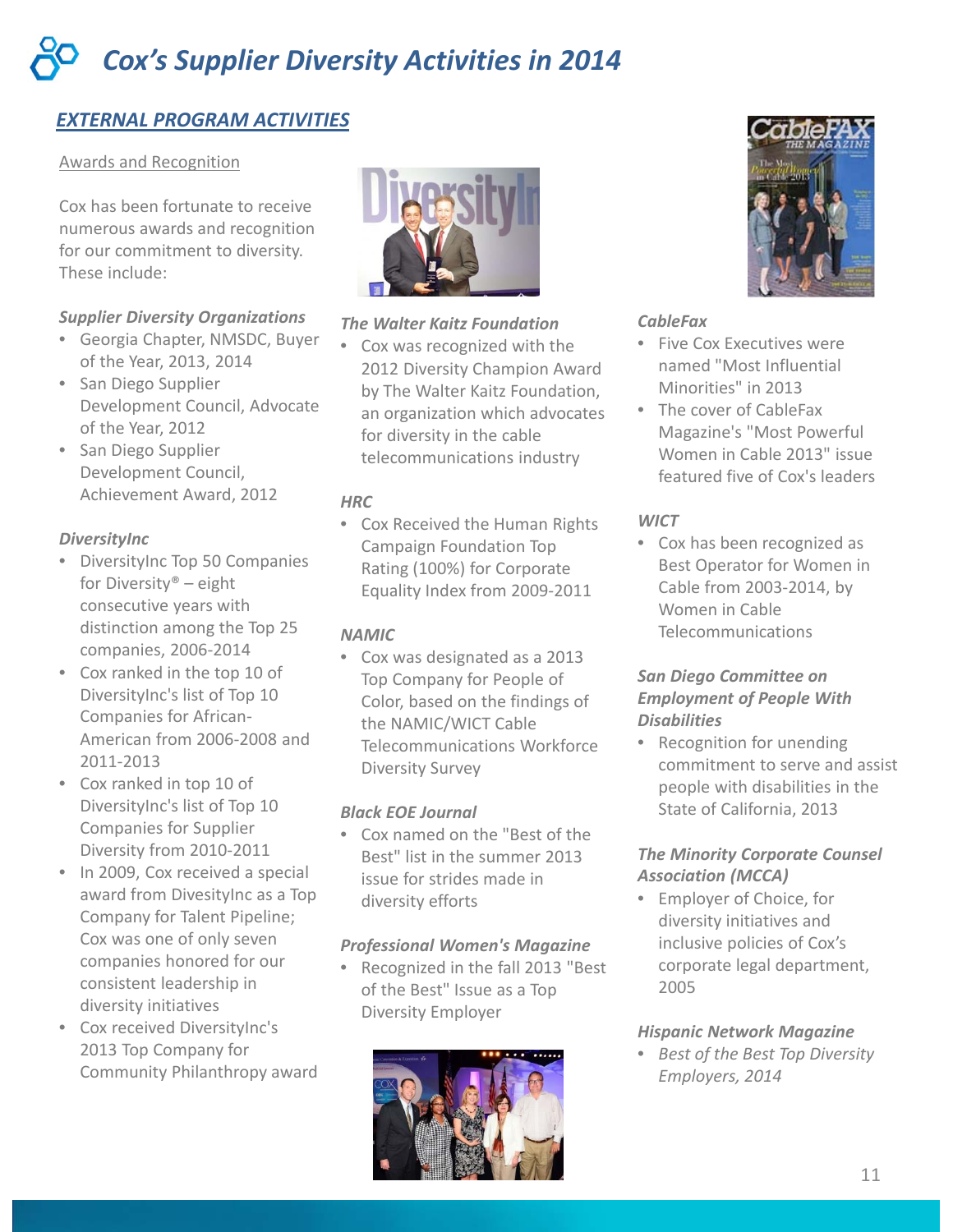# *EXTERNAL PROGRAM ACTIVITIES*

#### Supplier Diversity Website

companies that may need their services. Suppliers may register to do business with us via our supplier diversity Cox's supplier diversity website (http://bit.ly/13gsl40) provides a venue for suppliers to connect with all Cox web portal.



Meeting the needs of our diverse customer base requires collaboration with diverse suppliers. What's more, a diverse supplier base provides us with a clearer understanding of our customers while providing economic growth in the communities we serve.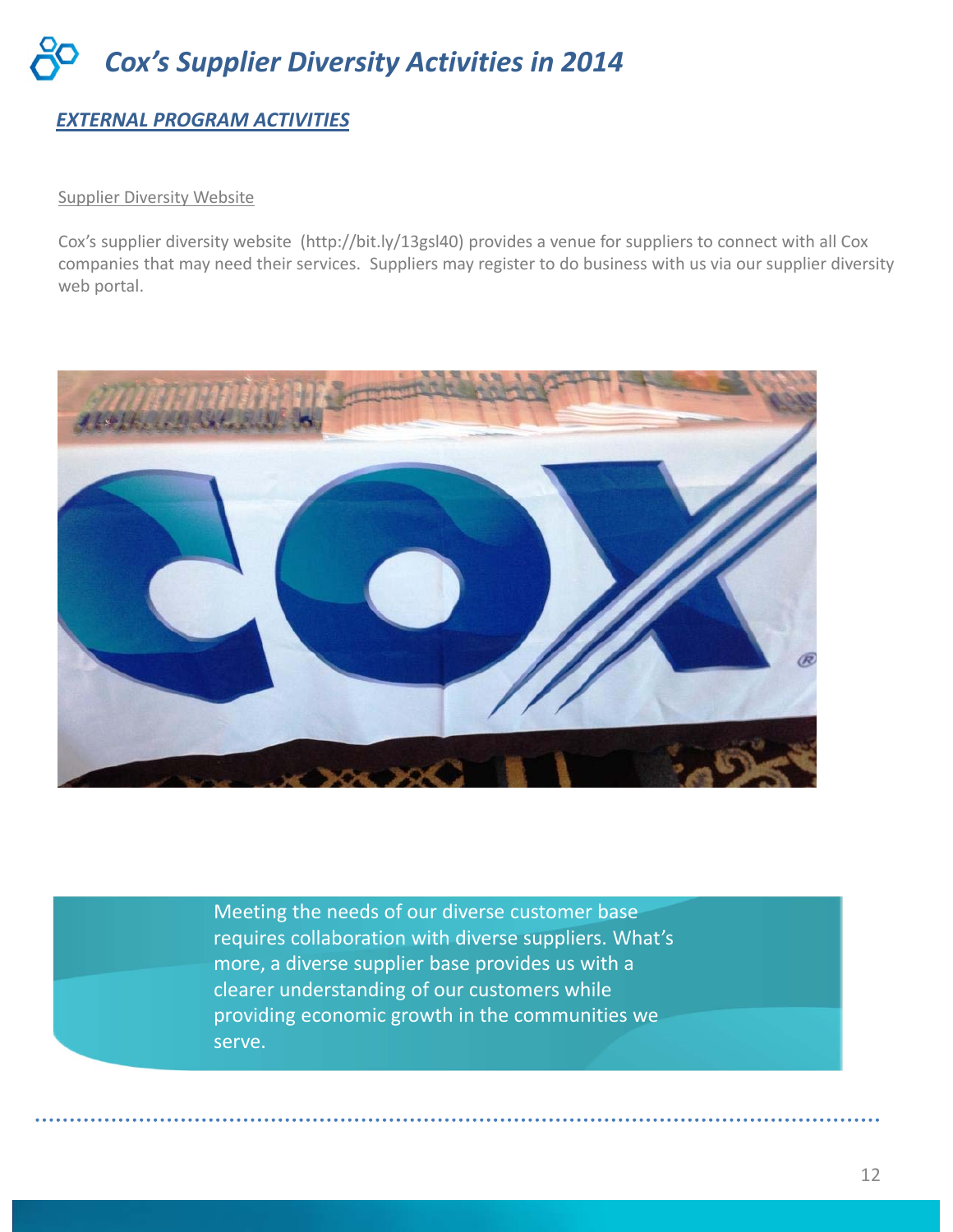

# Cox Supplier Diversity Progress in 2014

රි

The following reflects direct purchases nationwide (including California) from Minority Business Enterprises ("MBE"), Women‐owned businesses ("WBE"), Veteran ("VBE"), Disabled Veteran‐ owned businesses ("DVBE") and Lesbian Gay Bisexual or Transgender ("LGBT")‐owned businesses; as well as the Tier II spend of our reporting suppliers.

#### Direct and Tier II Spend

| <b>Procurement</b>               | 2014            |
|----------------------------------|-----------------|
| <b>MBE</b>                       | \$232,126,260   |
| <b>WBE</b>                       | \$65,262,164    |
| <b>VBE</b>                       | \$1,410,046     |
| <b>DVBE</b>                      | \$284,302       |
| <b>LGBT</b>                      | \$0             |
| <b>Tier II</b>                   | \$59,269,635    |
| <b>Total Diverse Spend</b>       | \$358,352,407   |
| <b>Total Discretionary Spend</b> | \$2,279,789,329 |
| % of Spend                       | 15.7%           |

#### Breakout of Cox Direct MBE Spend

| <b>MBE</b>                    | 2014          |
|-------------------------------|---------------|
| <b>Asian Pacific American</b> | \$36,422,199  |
| <b>African American</b>       | \$118,632,036 |
| <b>Hispanic</b>               | \$28,501,570  |
| <b>Native American</b>        | \$10,886,372  |
| N/A                           | \$37,684,083  |
| <b>TOTAL MBE</b>              | \$232,126,260 |

#### Cox Supplier Diversity 2015 Goals

Cox has worked diligently to put in place the tools and resources that will enable it to increase opportunities available to diverse suppliers. We continue to challenge ourselves to increase our use of diverse suppliers and have established a target of making at least 18.4% of our discretionary purchases with diverse suppliers in 2015, which would be almost 15% growth in our program.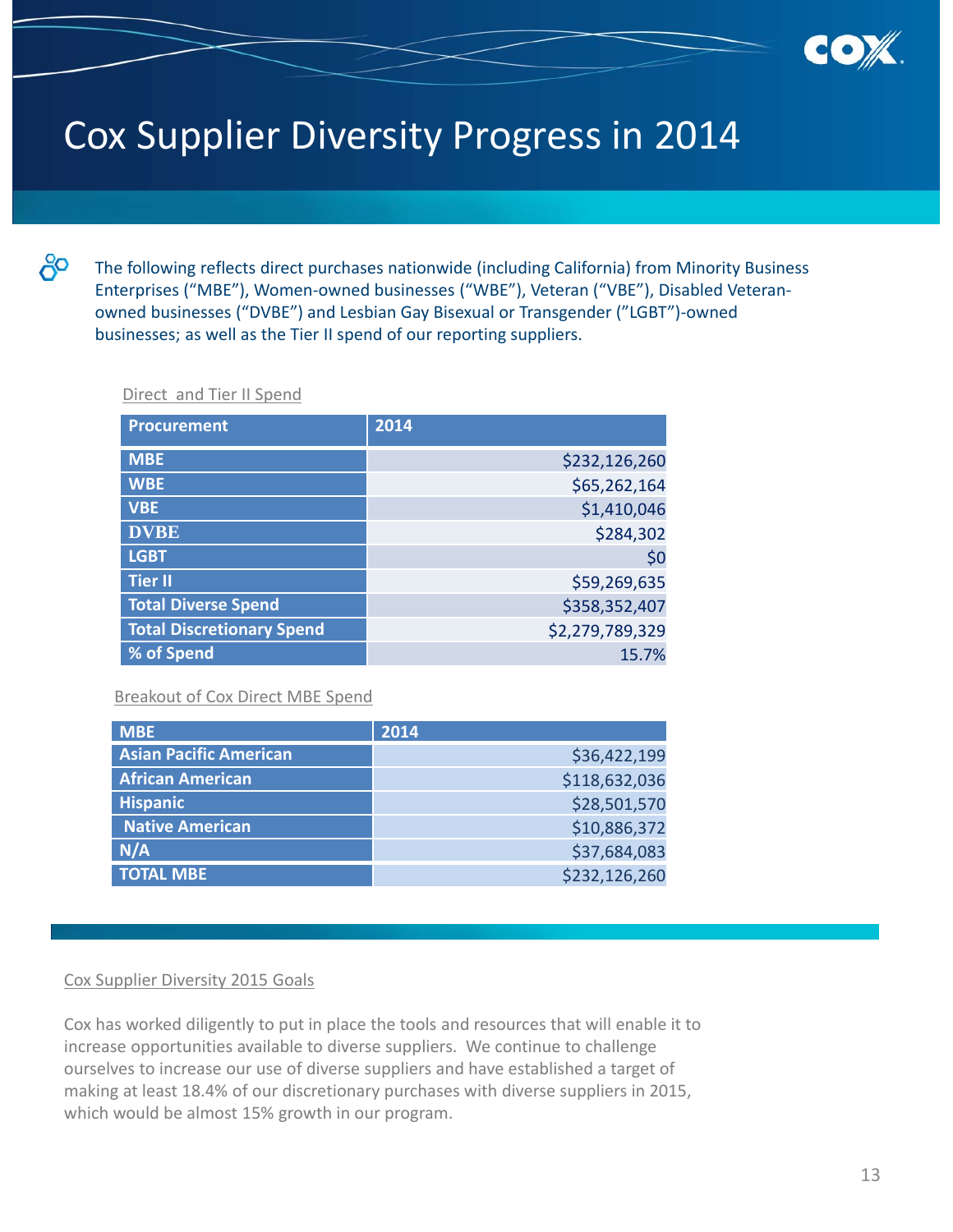### *Encouraging Entry Where There Has Been Low Utilization*

Cox recognizes that certain fields have been harder for women, minorities, veterans and LGBT people to break into and has tried to focus on procurement categories where it and other companies have low spend with diverse suppliers.

#### Legal Services

Since 2005, Cox has used the legal services of a California‐based, certified, WBE law firm almost exclusively for representation before the CPUC and advice on California regulatory matters. In 2012, Cox's Nevada affiliate began using this same firm for its regulatory needs.

Cox supports the National Association of Women and Minority Owned Law Firms' commitment to spend at least 5% of all legal fees with minority and women‐owned law firms and legal services. Additionally, Cox has a policy of working with law firms that employ diverse lawyers and paralegals.

#### Telecommunications and Network Equipment

Cox's telecommunications and network equipment represent some of our largest expenditures. Although this has been an area where we historically have focused on Tier II efforts, for the past 2 years we have used the services of a minority‐owned logistics company from which we could make direct equipment purchases. In 2014, we expanded upon this by entering into an agreement with a second minority‐owned equipment logistics company.

These arrangements greatly benefit Cox by creating a consistent experience for ordering, packaging and delivery of equipment to Cox operations and customers nationwide; while providing new and, importantly, direct opportunities to diverse vendors.

*We strive to create opportunities in areas that historically have had few, if any, diverse suppliers:*

- *Legal Services*
- *Telecommunications Equipment*
- *Energy Procurement*
- *Recycling*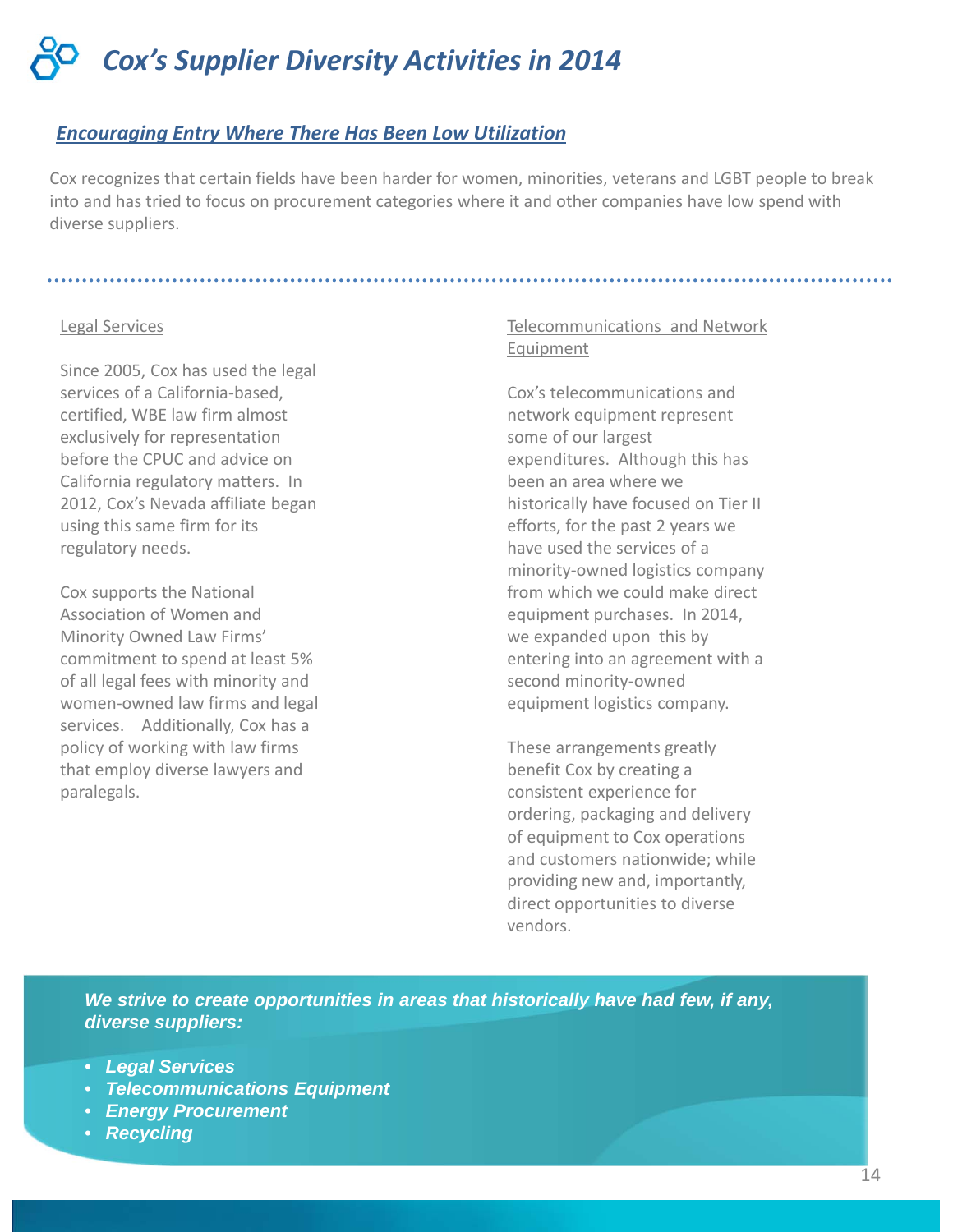## *Encouraging Entry Where There Has Been Low Utilization*

#### Conservation

Two important aspects of our Cox Conserves environmental conservation program are using alternative fuels for our energy consumption and recycling. Similar to our business needs, Cox utilizes diverse vendors to support our environmental efforts.

#### *‐Energy Procurement*

Cox and its affiliates use fuel cells to power operations in five separate facilities in California. We utilize the services of a WBE to manage all of the scheduling of the natural and biogas needs for these fuel cells. Additionally, Cox purchases natural gas directly from a WBE for many of its operations nationwide.

In 2014, Cox finalized an agreement with a VBE for the provision of fuel at several locations nationwide and we hope to begin utilizing this vendor in California in 2015.

Cox purchases energy from a deregulated MBE for several of its affiliate locations. This unfortunately is not an option for our California operations due to current California‐imposed limits on the amount of energy that can be procured from retail providers

#### *‐Recycling*

Cox will be increasing its use this coming year of a MBE that recycles some of the equipment that supports our voice, video and Internet services. Additionally, some of our affiliates, within and outside of California, are now partnering with a WBE metals recycling company.

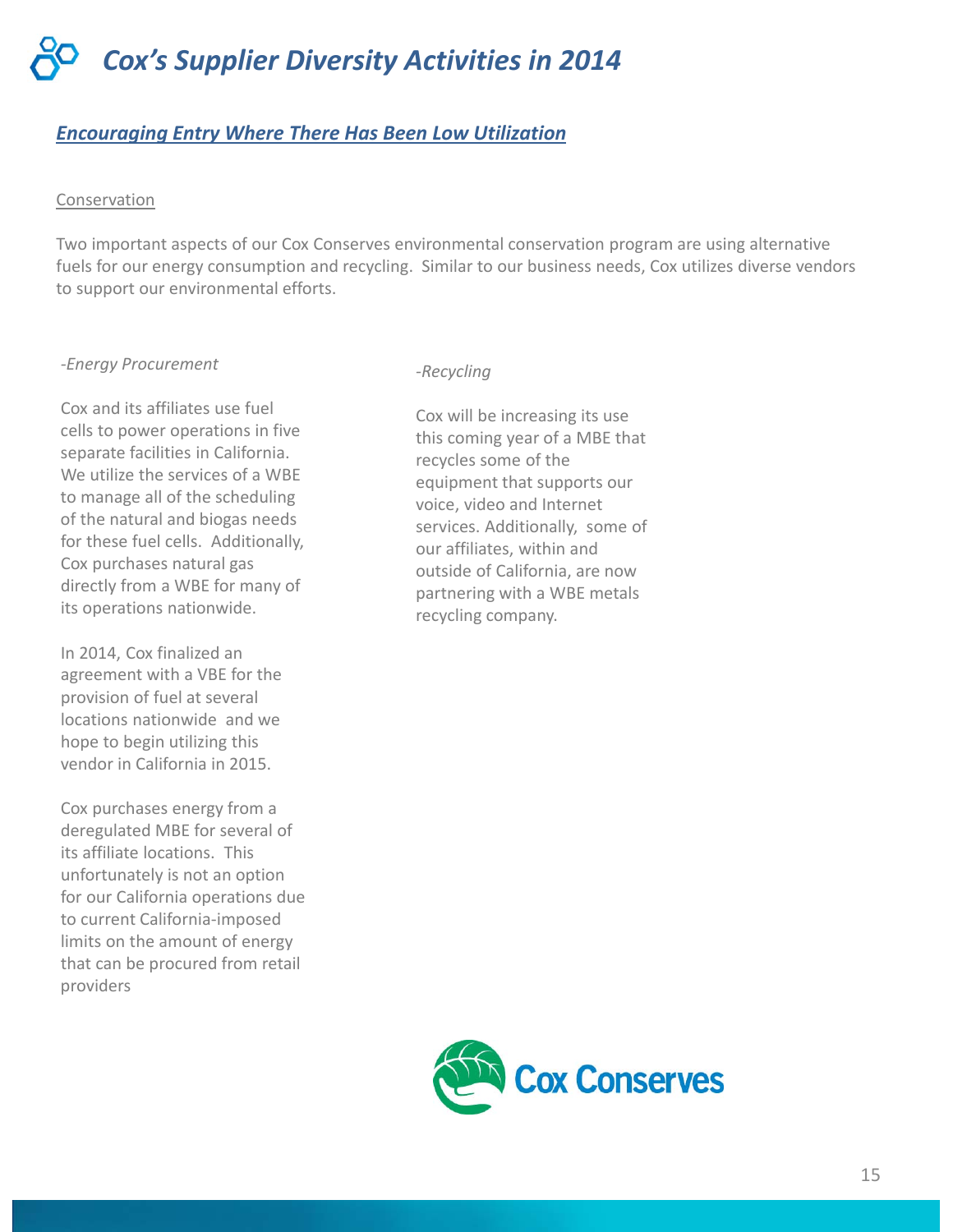*Supplier Diversity Activities Planned for 2015*

#### Vendor Certification Initiatives

Cox will be launching an internal Certification Management System, which will house the diverse status of vendors participating in our Supplier Diversity program. It also will identify vendors whose certification is due to expire, so that Cox Supply Chain representatives can proactively work with these vendors to secure certification renewals in a timely manner.

## Diverse Supplier Pipeline

Cox is expanding its Supplier Diversity program to include people with disabilities-owned businesses entities ("DOBE") and has begun partnering with the US Business Leadership Network ("USBLN"), a national nonprofit that promotes disability inclusion in the workplace, supply chain and marketplace. Similar to our efforts with NGLCC, NMSDC and WBENC, Cox Supply Chain representatives will meet with USBLN on a quarterly basis to help identify DOBEs to meet Cox's procurement needs.

## Enhance Existing Reporting Capabilities

Cox is continuing its work to enhance its internal reporting and analytics. In the coming year, Cox will do additional development on the data enrichment functions of our databases, which is the process of identifying and validating vendor certification status of all vendors that do business with Cox.

Cox also will continue outreach and awareness campaigns with the following activities in 2015:

- Regional and National matchmaking and networking events sponsored by organizations such as NMSDC, WBENC, NGLCC, USBLN and the Walter Kaitz Foundation;
- Business chamber and minority business association-sponsored diversity events;
- Partner with other cable companies to develop opportunities for diverse vendors in our industry, share best practices and sponsor networking events;
- Board and committee membership positions in organizations that promote diversity and diverse businesses;
- Work with additional prime contractors doing business with Cox on Tier II commitments
- Revamp internal materials used to educate employees about Cox's Supplier Diversity program;
- Develop education materials for prime contractors to encourage their use of diverse suppliers;
- Train designated employees in our headquarters and regional offices on using the NGLCC, VetBiz.com and other associations' vendor databases, to allow them to more easily identify diverse vendors.